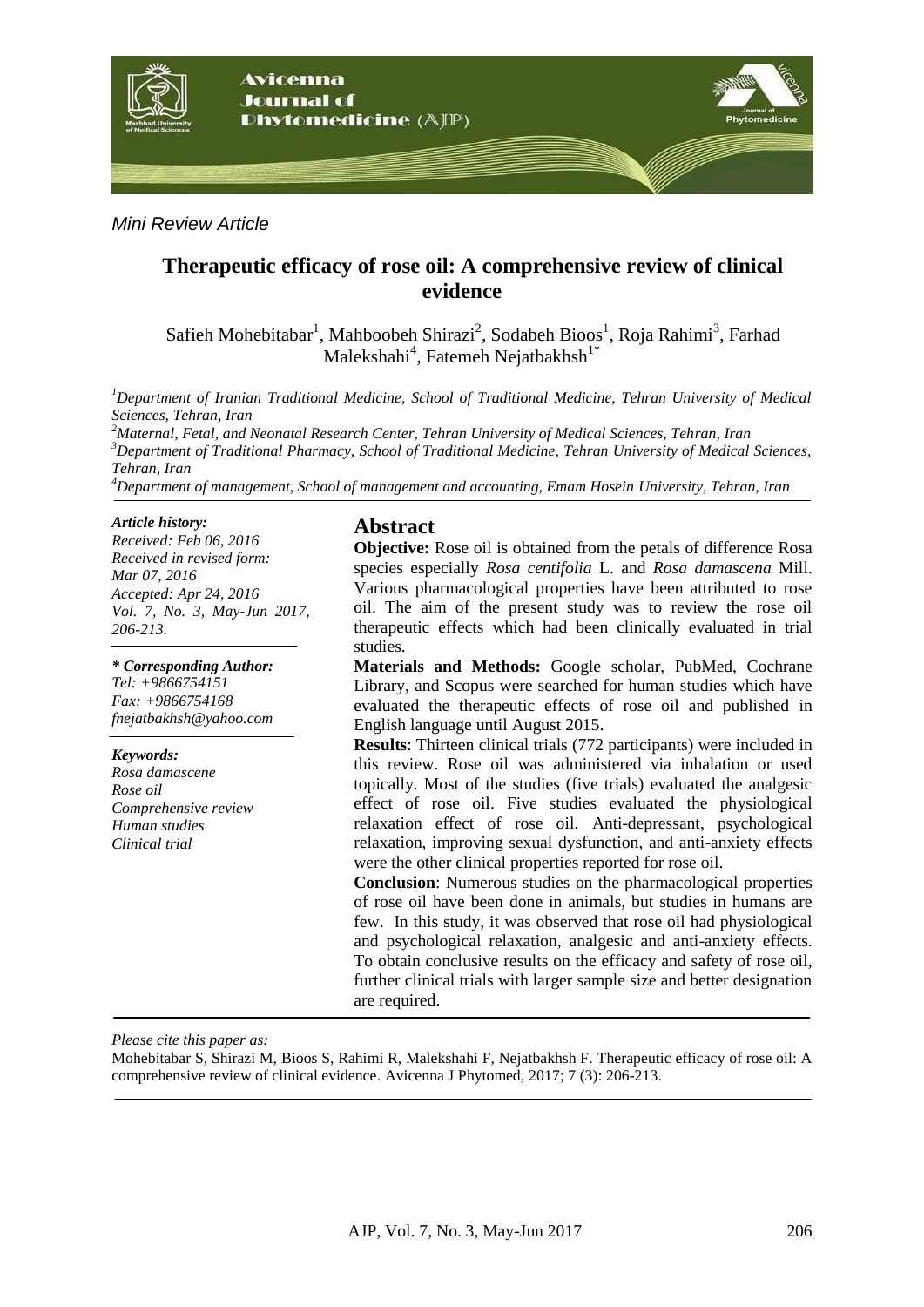# **Introduction**

Rosa species commonly known as rose (Family Rosaceae) are among the most popular and widely used medicinal plants all over the world. They are originated from the Middle East but are cultivated all over the world (Krussman, 1981). Rose oil is the essential oil extracted from the petals of Rosa species especially *R. damascena* and *R. centifolia*. Some historical evidence shows that rose oil is originated from Greece (Zargari, 1992). Currently, the main producing countries of this essential oil are Bulgaria, Turkey, and Morocco. This oil is semisolid, pale, yellow, and very expensive (Baydar, 2005).

The most important components of rose oil are terpenes, glycosides, flavonoids, and anthocyanins (Almasirad et al., 2007; Knapp et al., 1998; Schiber et al., 2005). In a study carried out on the essential oil of *R. damascena* in Kashan region of Iran, 95 components were reported and the most abundant ones were β-citronellol (14.5- 47.5%), nonadecane (10.5-40.5%), geraniol (5.5-18%) (Loghmani-Khouzaniet al., 2007).

In Persian Medicine , rose oil has been alleged to have anti-inflammatory, antiinfective and wound healing activities and has been used for relieving headache, hemorrhoids, inflammatory conditions of gastrointestinal tract, and muscular pain (Agili Shirazi, 2008; Ibn Sina, 2005).

Pharmacological activities of rose oil have been evaluated by several *in vitro* and *in vivo* studies (Maleev et al., 1972; Boskabady et al., 2006). Some studies have demonstrated its effects on the central nervous system (CNS) including hypnotic, anti-convulsant, anti-depressant, anti-anxiety, analgesic activities as well as alleviation of morphine withdrawal signs (Abbasi Maleki et al., 2013; De Almeida et al., 2004; Naziroglu et al., 2013; Ramezani et al., 2008; Umezu et al., 2002 ; Boskabady et al., 2011). Rose oil has revealed wide spectrum of antibacterial and antifungal properties against some pathogens including *Bacillus cereus*, *Pseudomonas aeruginosa*, *P. fluorescens*, *Penicillium notatum*, *Aspergillus niger* and *Candida albicans* (Eris and Ulusoy 2013; Gochev et al., 2008; Shohayeb et al., 2014; Ulusoy et al., 2009; Uniyal et al., 2013; Zu et al., 2010). Rose oil also enhanced ileum contractions and gastrointestinal motility in rats (Sadraei et al., 2013). Inhalation of rose oil showed protective effects against damages caused by exposure to formaldehyde in male reproductive system (Köse et al., 2012).

The aim of the present study is to comprehensively review the effects of rose oil in human studies.

# **Methods**

A literature review was performed until August 2015. We searched Pubmed, the Cochrane Library, Google scholar, and Scopus for studies evaluating the effects of rose oil in human subjects. Only, The the papers written in English were considered. The reference list from retrieved articles and review articles has been also searched. We did a Boolean search using the term "or" / "and" to explore (search by subject heading) and map (search by keyword) the MeSH headings. The search terms were: "rosa" or "rose" or "rose oil" and "volatile oil" or "essential oil" and "clinical" or "human". This search excluded case reports, comments, editorials, and letters using the Boolean operator "not" (Figure 1).

## **Results**

The electronic search yielded 28 items. Papers without full text, articles that were not written in English and articles that had been investigated other species of Rosa were excluded. Thirteen clinical trials (772 participants) were included. The included studies evaluated rose oil via different approaches. Rose oil has been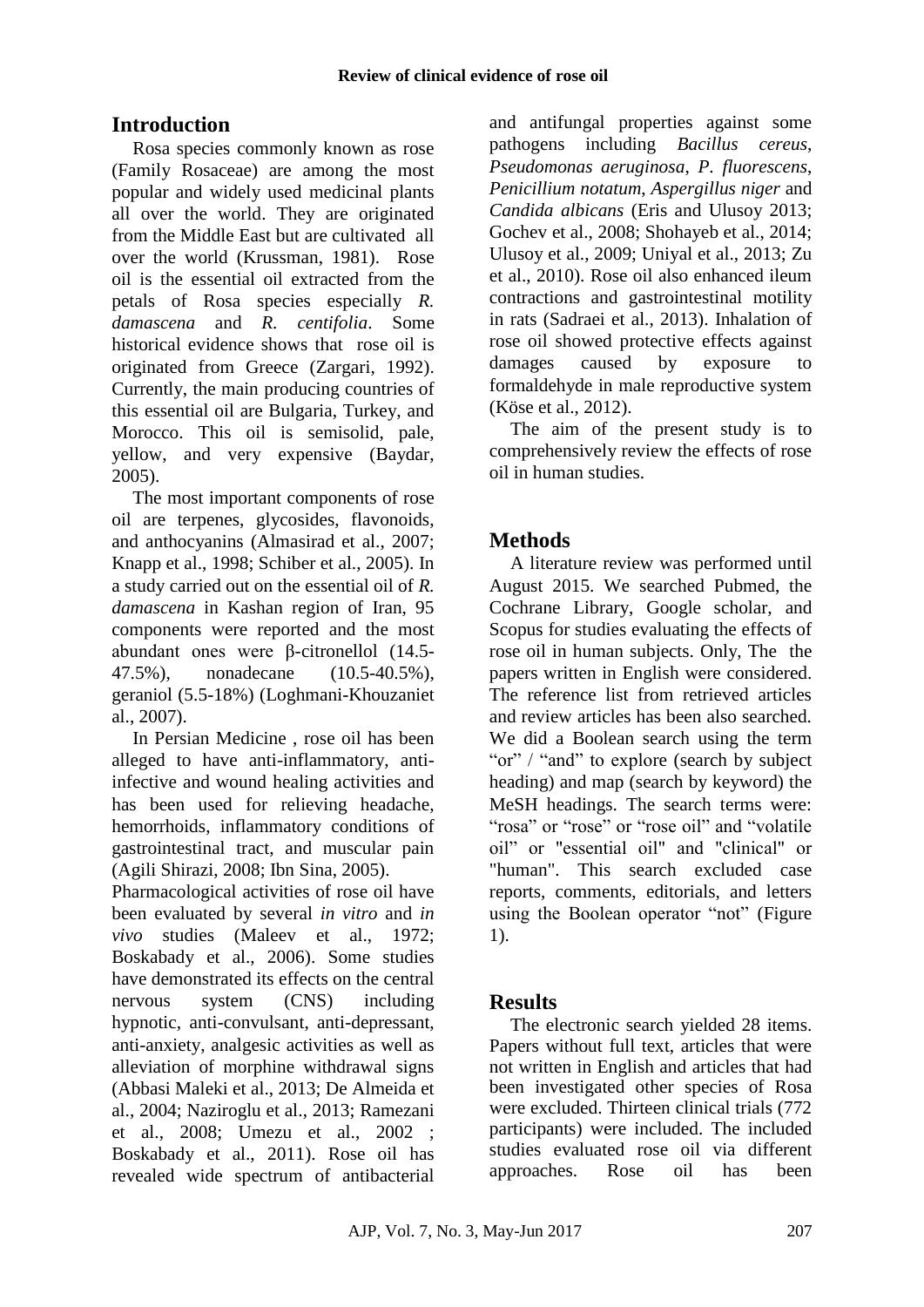administered as aromatherapy or topically in these studies. It has been demonstrated that essential oils can be absorbed into the body via the skin or the olfactory system (Dye, 1997; Tisserand, 1996). Many studies found that olfactory stimulation by essential oils could produce instant changes in physiological parameters including muscle tension, blood pressure (BP), pulse rate, skin temperature, skin blood flow, electrodermal activity, and brain activity (Diego et al., 1998; Field et al., 2005; Lorig and Schwartz, 1988; Tisserand, 1996; Van Toller et al., 1993). Table 1 shows a summary of these studies.



Figure 1.The structure of the literature review.

#### **Studies focusing on anti-depressant effect**

Farnia et al. (2015a) showed that *R. damascena* oil improves the symptoms of depression and selective serotonin reuptake inhibitors-induced sexual dysfunction (SSRI-ISD) in 60 male patients who were suffering from major depressive disorder (MDD) and were being treated with SSRIs. In another similar study on 50 female patients suffered from depression and SSRI-ISD, sexual desire, sexual orgasms and sexual satisfaction increased, and pain decreased by rose oil inhalation. The effect of rose oil in improvement of sexual function in male patients was more than that in female patients (Farnia et al., 2015b). Some mechanisms have been also suggested for anti-depressant activity of rose oil including antagonistic effect on the stimulation of the post-synaptic 5-HT2 and 5-HT3 receptors as well as antagonistic effect on the cortico-limbic 5-HT receptors, which may also affect sexual behavior and could be responsible for increasing sexual desire, ejaculation, and orgasm. Moreover, rose oil increased the release of dopamine and norepinephrine in the substantia nigra, and inhibited nitric oxide synthase (Farnia et al., 2015b)

### **Studies focusing on analgesic effect**

In addition to conventional therapy, inhalation of the fragrance of rose essential oil by eighty patients with renal colic in the emergency room, effectively reduced renal colic pain (Ayan et al., 2013).

It was found that massage with rose oil reduces the severity of primary dysmenorrhea compared to massage therapy alone in 75 students (Sadeghi AvalShahr et al., 2015). Rose oil in combination with other essential oils also showed beneficial effects in reducing menstrual pain and bleeding (Marzouk et al., 2013; Kim et al., 2011).

A double-blind placebo controlled clinical trial compared the effects of rose oil inhalation with inhalation of almond oil. The results demonstrated reduction in postoperative pain in 32 3-6-year-old children without any significant side effects (Marofi et al., 2015). The possible mechanisms for reducing pain by rose oil inhalation are stimulating the olfactory system, increasing parasympathetic activity, releasing neurotransmitters such as enkephalin and endorphin as well as reducing sympathetic activity and the release of cortisol and noradrenalin (Ikei et al., 2014; Lee et al., 2011; Park et al., 2007; Tsunetsugu et al., 2007).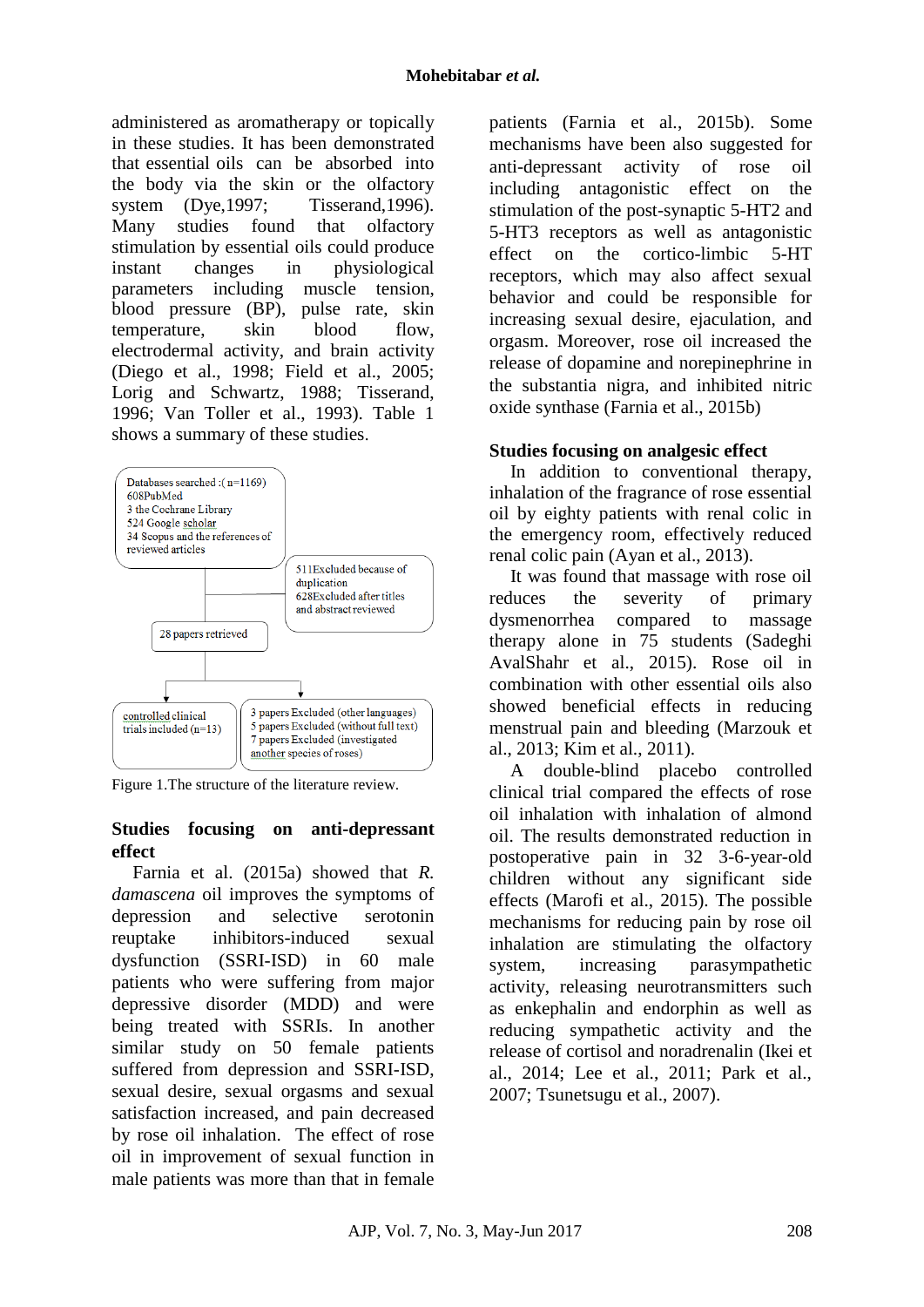#### **Review of clinical evidence of rose oil**

| Author<br>(year)               | <b>Material</b>                                                                                                                                                  | <b>Sample</b>                                 | Method                                  | <b>Subject</b><br>research                            | <b>Outcomes</b>                                                                                                                                                                                                                                      |
|--------------------------------|------------------------------------------------------------------------------------------------------------------------------------------------------------------|-----------------------------------------------|-----------------------------------------|-------------------------------------------------------|------------------------------------------------------------------------------------------------------------------------------------------------------------------------------------------------------------------------------------------------------|
| Hur et al.,<br>2007            | Mixed essential oils of rose<br>,lavender,<br>rose geranium                                                                                                      | Women between 45<br>and 54 years of age       | Aroma-massage<br>therapy                | <b>Blood</b> pressure<br>Lipid<br>metabolism          | ↓SBP and ↓DBP in the aroma<br>massage therapy group (SBP: p<br>$<0.05$ ; DBP: $p < 0.05$ ).<br>No significant differences in lipid<br>metabolism between two groups HDL<br>$(p < 0.01)$ and TG ( $p < 0.05$ ).                                       |
| Fukui et al.,<br>2007          | R. damascena oil (0.03 ml)                                                                                                                                       | Healthy college<br>students                   | Aroma therapy                           | Endocrine system                                      | ↓ Levels of cortisol in males and<br>females. <i>Testosterone</i> in the female<br>subjects.                                                                                                                                                         |
| Kim et al.,<br>2011            | Mixed essential oils of Rosa<br>centifolia,<br>Rosa damascena, Salvia<br>sclarea Pelargonium<br>graveolens, Zingiber officinale<br>(at the concentration of 3%.) | Female nurses                                 | Aroma-massage Menstrual pain<br>therapy |                                                       | $\downarrow$ Menstrual pain (p < 0.001).<br>$\downarrow$ Level of anxiety (P = 0.001).                                                                                                                                                               |
| Farnia et<br>al., 2015         | R. damascena oil (contained<br>17 mg Citronellol)                                                                                                                | Male suffering from<br>MDD and SSRI-I<br>SD   | Aromatherapy                            | Sexual<br>dysfunction                                 | $\downarrow$ Sexual dysfunction (p<0.05).                                                                                                                                                                                                            |
| Farnia et<br>al., 2015         | R. damascena oil (contained<br>17 <sub>mg</sub><br>Citronellol)                                                                                                  | Female suffering<br>from MDD and<br>SSRI-I SD | Aromatherapy                            | Sexual<br>dysfunction                                 | $\downarrow$ Sexual dysfunction (p<0.05).                                                                                                                                                                                                            |
| Ayan et al.,<br>2013           | R. damascena oil<br>(maintained at a 2%)<br>concentration)                                                                                                       | patients with renal<br>colic                  | Aromatherapy                            | Pain                                                  | $\downarrow$ Pain intensity 10 and 30 minutes<br>after treatment. ( $p = 0.002$ , $p =$<br>$0.000$ ).                                                                                                                                                |
| <b>Marzouk</b> et<br>al., 2013 | Essential oils: rose,<br>cinnamon, clove, and<br>lavender (diluted in sweet<br>almond oil at a final<br>concentration of 5%)                                     | Nursing students                              | Aromatherapy                            | Menstrual pain                                        | The level ( $p = 0.007$ ) and duration<br>$(p=0.007)$ of menstrual pain and the<br>amount of menstrual bleeding.                                                                                                                                     |
| Sadeghi et<br>al., 2015        | R. damascena oil (4%<br>diluted in almond oil)                                                                                                                   | Female nurses                                 | Aroma-massage Menstrual pain<br>therapy |                                                       | $\downarrow$ Pain severity (p = 0.000).                                                                                                                                                                                                              |
| Haze et al.,<br>2002           | R. damascena oil                                                                                                                                                 | <b>Healthy females</b>                        | Aromatherapy                            | Sympathetic<br>activity                               | $\downarrow$ 30% in adrenaline concentration (P<br>$= 0.01$ ) and $\downarrow 40\%$ in relative<br>sympathetic activity $(P=0.01)$ .                                                                                                                 |
| Igarashi et<br>al., 2014       | R. damascena oil (0.2 L) Female university<br>was injected to a 24-L odor students<br>bag                                                                        |                                               | Aromatherapy                            | Evaluations of<br>relaxation                          | ↑ "comfortable", "relaxed" and<br>"natural" feelings<br>The mean oxy-Hb concentration in<br>the right prefrontal cortex $(p<0.05)$ .                                                                                                                 |
| 2015                           | <b>Marofi et al.,</b> R. damascena oil                                                                                                                           | Children<br>hospitalized for<br>surgery       | Aromatherapy                            | Postoperative<br>pain                                 | ↓Pain intensity in each time point of<br>3, 6, 9, and 12 h after arrival to the<br>ward ( $p < 0.05$ ).                                                                                                                                              |
| al., 2014                      | Kheirkhah et R. damascena oil                                                                                                                                    | Nulliparous women                             | Aromatherapy                            | Anxiety                                               | ↓ Anxiety score in transitional and<br>active phase $(p<0.001)$ .                                                                                                                                                                                    |
| Hongratana<br>worakit,<br>2008 | R. damascena oil<br>$(1 \text{ ml of a } 20\% \text{ (w/w)}$<br>solution of rose oil in sweet<br>almond oil)                                                     | Healthy volunteers                            | Massage<br>therapy with<br>rose oil     | Autonomic<br>parameters and<br>emotional<br>responses | $\downarrow$ SBP, BR, BOS (p<0.03).<br>No significant effects on DBP and on<br>PR ( $p > 0.05$ ).<br>↓Alertness, ↑calmness, ↑ relaxation<br>$(p=0.03$ for all).<br>No significant effects on<br>attentiveness, mood and vigor<br>$(p>0.05$ for all). |

#### Table1. Therapeutic effect of *Rosa damascena* oil in human stadies

BP: Blood Pressure, SBP: Systolic Blood Pressure, DBP: Diastolic Blood Pressure, HDL: high density Lipid, TG: Triglyceride, MDD: Major Depressive Disorder, SSRIs: Selective Serotonin-Reuptake Inhibitors, SSRI-I SD: SSRI-induced sexual dysfunction, VAS: Visual Analogue Scale, MAP: Mean Arterial Pressure, BPM: Beats Per Minute, PR: Pulse Rate, BOS: Blood Oxygen Saturation, BR: Breathing Rate, ST: Skin Temperature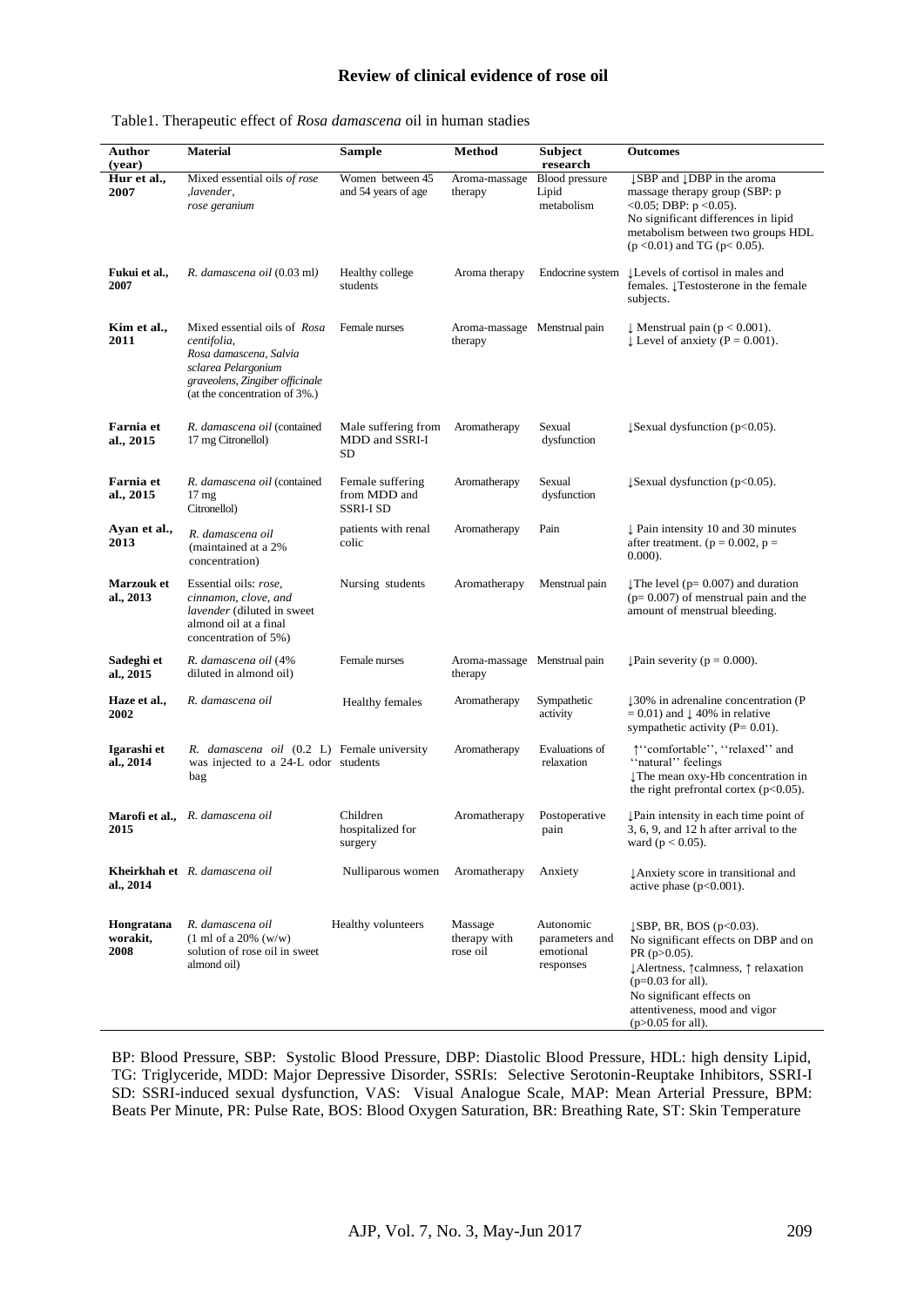## **Other effects**

Igarashi et al. (2014) showed that olfactory stimulation by rose oil induces physiological and psychological relaxation effects. In this study, the participants were exposed to air impregnated with rose oil for 90 seconds. Control subjects were in the same situation but inhaled only air that was not impregnated with rose oil. The results showed that inhalation of rose oil significantly decreases oxy-hemoglobin concentration and activity in the right prefrontal cortex and increases comfortable feeling conditions.

Haze et al. (2002) found that inhalation of rose oil decreases relative sympathetic activity as measured by heart rate variability and low frequency amplitude of systolic blood pressure in healthy adult females.

According to the Fukui et al. (2007) study rose oil inhalation decreased salivary cortisol and testosterone levels in healthy participants. Kheirkhah et al. (2014) investigated the efficacy of *R. damascena* oil in anxiety in the first stage of labor and showed reduction of anxiety in the active phase. Moreover, Hur et al. (2005) reported that aromatherapy with rose oil could reduce plasma epinephrine and norepinephrine, but does not have significant effect in mother's anxiety. In animal studies, two phytochemicals including sytrinol and 2-phenylethyl alcohol have been shown to be responsible for anxiolytic activity of rose oil (Burns et al., 2000; Senol et al., 2013).

Hongratanaworakit (2009) showed that topical application of rose oil significantly decreases blood oxygen saturation, breathing rate, and systolic blood pressure in forty healthy subjects. In this study, olfactory stimulation by inhalation was prevented.

Hur et al. (2007) in a study on 58 women showed that aromatherapy massage produces significant differences between pre and post-treatment levels of systolic blood pressure.

#### **Conclusion**

Different therapeutic properties of rose oil have been investigated in human studies and the most important of them are analgesic and anti-depressant activities. No side effects have been reported from rose oil in investigated human studies. According to Persian Medicine, some other pharmacological activities including anti-inflammatory and anti-hemorrhoidal properties have been attributed to this oil; however, no clinical trial has been focused on these activities yet. So, it is suggested to design clinical studies to evaluate these pharmacological activities. Furthermore, more research with higher populations are recommended to investigate the efficacy and safety of treatment with rose oil.

### **Conflict of interest**

There is no conflict of interests

## **References**

- Abbasi Maleki N, Abbasi Maleki S, Bekhradi R. 2013. Suppressive effects of rosa damascena essential oil on naloxoneprecipitated morphine withdrawal signs in male mice. Iran J Pharm Res,12:357-361.
- Agili Shirazi MH. 2008. makhzan al advieh. pp.782-784.Tehran. Sahbae tehran.
- Almasirad A, Amanzadeh Y, Taheri A, Iranshahi M. 2007. Composition of a historical rose oil sample ) Rosa damascena Mill., Rosaceae). J Essent Oil Res,19:110- 112.
- Ayan M, Tas U, Sogut E, Suren M, Gurbuzler L, Koyuncu F. 2013. Investigating the effect of aromatherapy in patients with renal colic. J Altern Complement Med, 19:329-333.
- Baydar H, Baydar NG. 2005. The effects of harvest date, fermentation duration and Tween 20 treatment on essential oil content and composition of industrial oil rose (Rosa damascena Mill.). Ind Crop Prod, 21: 251- 255.
- Boskabady MH, Kiani S, Rakhshandah H. 2006. Relaxant effects of Rosa damascena on guinea pig tracheal chains and its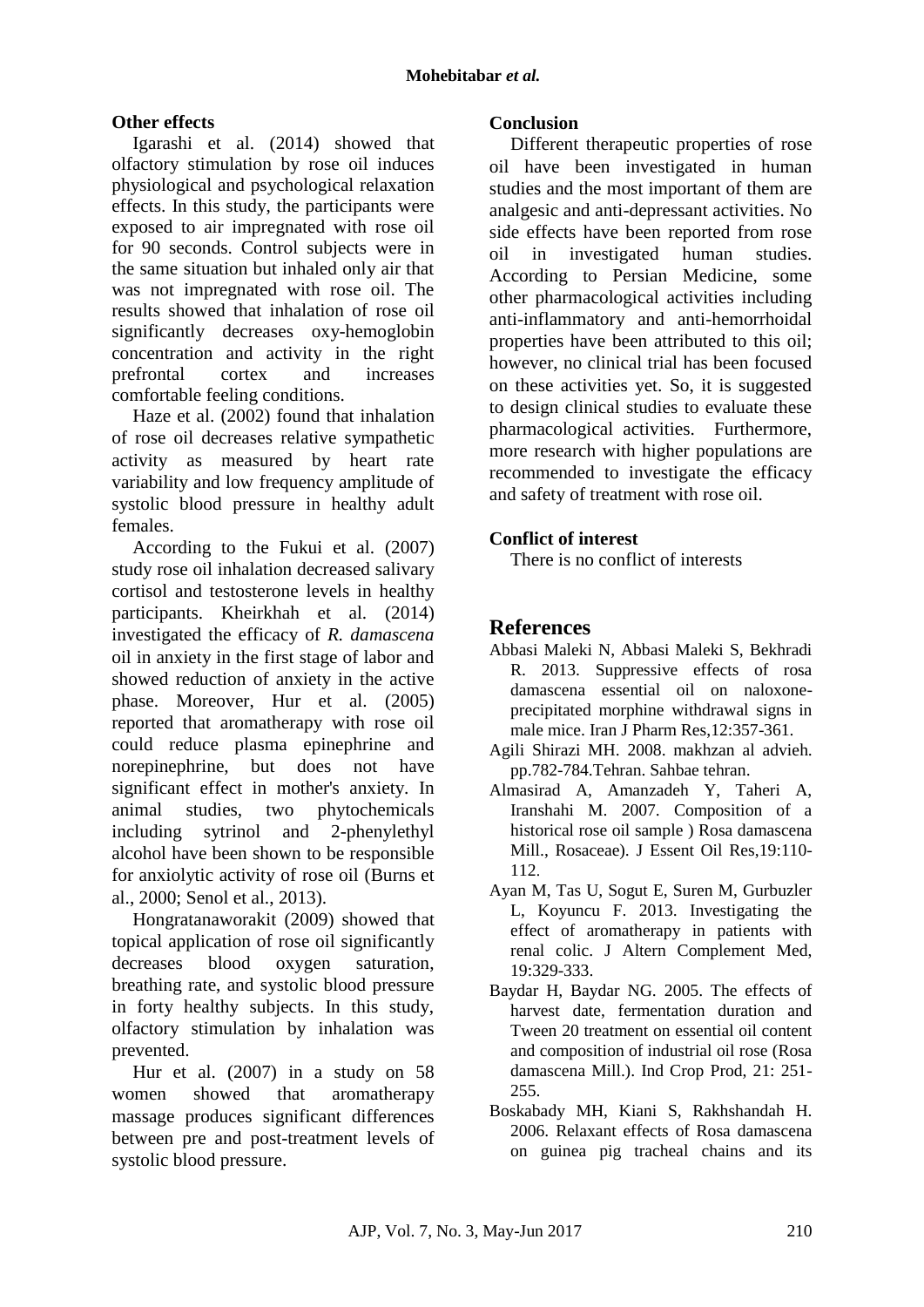possible mechanism(s). J Ethnopharmacol, 106:377-382.

- Boskabady MH, Shafei MN, Saberi Z, Amini S. 2011. Pharmacological effects of Rosa damascena. Iran J Basic Med Sci,14:295- 307.
- Burns EE, Blamey C, Ersser SJ, Barnetson L, Lloyd AJ. 2000. An investigation into the use of aromatherapy in intrapartum midwifery practice. J Altern Complement Med, 6:141-147.
- De Almeida RN, Motta SC, De Brito Faturi C, Catallani B, Leite JR. 2004. Anxiolytic-like effects of rose oil inhalation on the elevated plus-maze test in rats. Pharmacol Biochem Behav ,77:361-364.
- Diego MA, Jones NA, Field T, Hernandez-Reif M, Schanberg S, Kuhn C, Galamaga M, McAdam V, Galamaga R. 1998. Aromatherapy positively affects mood, EEG patterns of alertness and math computations. Int J Neurosci, 96: 217-224.
- Dye J .1997. Aromatherapy for Women and Childbirth. pp.216. UK Caniel Company, Saffron Walden.
- Eris R, Ulusoy S. 2013. Rose, Clove, Chamomile Essential Oils and Pine Turpentine Inhibit Quorum Sensing in Chromobacterium violaceum and Pseudomonas aeruginosa. J Essent Oil Bear Pl, 16;126-135.
- Farnia V, Shirzadifar M, Shakeri J, Rezaei M, Bajoghli H, Holsboer-Trachsler E, et al. 2015a. Rosa damascena oil improves SSRIinduced sexual dysfunction in male patients suffering from major depressive disorders: results from a double-blind, randomized, and placebo-controlled clinical trial. Neuropsychiatr Dis Treat,11:625-635.
- Farnia V, Hojatitabar S, Shakeri J, Rezaei M, Yazdchi K, Bajoghli H, Holsboer-Trachsler E, Brand S. 2015b. Adjuvant Rosa Damascena has a Small Effect on SSRIinduced Sexual Dysfunction in Female Patients Suffering from MDD. Pharmacopsychiatry, 48:156-163.
- Field T, Diego M, Hernandez-Reif M, Cisneros W,Feijo L, Vera Y, [Gil K,](http://www.ncbi.nlm.nih.gov/pubmed/?term=Gil%20K%5BAuthor%5D&cauthor=true&cauthor_uid=15764002) [Grina](http://www.ncbi.nlm.nih.gov/pubmed/?term=Grina%20D%5BAuthor%5D&cauthor=true&cauthor_uid=15764002)  [D,](http://www.ncbi.nlm.nih.gov/pubmed/?term=Grina%20D%5BAuthor%5D&cauthor=true&cauthor_uid=15764002) [Claire He Q.](http://www.ncbi.nlm.nih.gov/pubmed/?term=Claire%20He%20Q%5BAuthor%5D&cauthor=true&cauthor_uid=15764002) 2005. Lavender fragrance cleansing gel effects on relaxation. Int J Neurosci, 115: 207-222.
- Fukui H, Komaki R, Okui M, Toyoshima K, Kuda K. 2007. The effects of odor on

cortisol and testosterone in healthy adults. Neuro Endocrinol Lett,28:433-437.

- Gochev V, Wlcek K, Buchbauer G, Stoyanova A, Dobreva A, Schmidt E, Jirovetz L. 2008. Comparative evaluation of antimicrobial activity and composition of rose oils from various geographic origins, in particular Bulgarian rose oil. Nat Prod Commun, 3:1063-1068.
- Haze S, Sakai K, Gozu Y. 2002. Effects of fragrance inhalation on sympathetic activity in normal adults. Jpn J Pharmacol,90:247- 253.
- Hongratanaworakit T. 2009. Relaxing effect of rose oil on humans. Nat Prod Commun, 4:291-296.
- Hur MH, Cheong N, Yun H, Lee M, Song Y. 2005. Effects of delivery nursing care using essential oils on delivery stress response, anxiety during labor, and postpartum status anxiety. Taehan Kanho Hakhoe chi, 35:1277-1284.
- Hur MH, Oh H, Lee MS, Kim C, Choi AN, Shin GR. 2007. Effects of aromatherapy massage on blood pressure and lipid profile in Korean climacteric women. Int J Neurosci, 117:1281-1287.
- Ibn Sina H. 2005. Al-Qanun fi al-Tibb. IS a-D, editor.vol 2.pp:417-418, Lebanon,Alamy Le- Al-Matbooat institute.
- Igarashi M, Ikei H, Song C, Miyazaki Y. 2014. Effects of olfactory stimulation with rose and orange oil on prefrontal cortex activity. Complement Ther Med, 22:1027-1031. Ikei H, Komatsu M, Song C, Himoro E, Miyazaki Y. 2014. The physiological and psychological relaxing effects of viewing rose flowers in office workers. J Physiol Anthropol, 33:6-11.
- Kheirkhah M, Setayesh Vali Pour N, Nisani L, Haghani H. 2014. Comparing the effects of aromatherapy with rose oils and warm foot bath on anxiety in the first stage of labor in nulliparous women. Iran Red Cres MedJ,16:e14455.
- Kim Y-J, Lee MS, Yang YS, Hur M-H. 2011. Self-aromatherapy massage of the abdomen for the reduction of menstrual pain and anxiety during menstruation in nurses: a placebo-controlled clinical trial. Eur J Integr Med,3:e165-e168.
- Knapp H, Straubinger M, Fornari S, Oka N, Watanabe N, Winterhalter P. 1998. (S)-3,7- Dimethyl-5-octene-1,7-diol and Related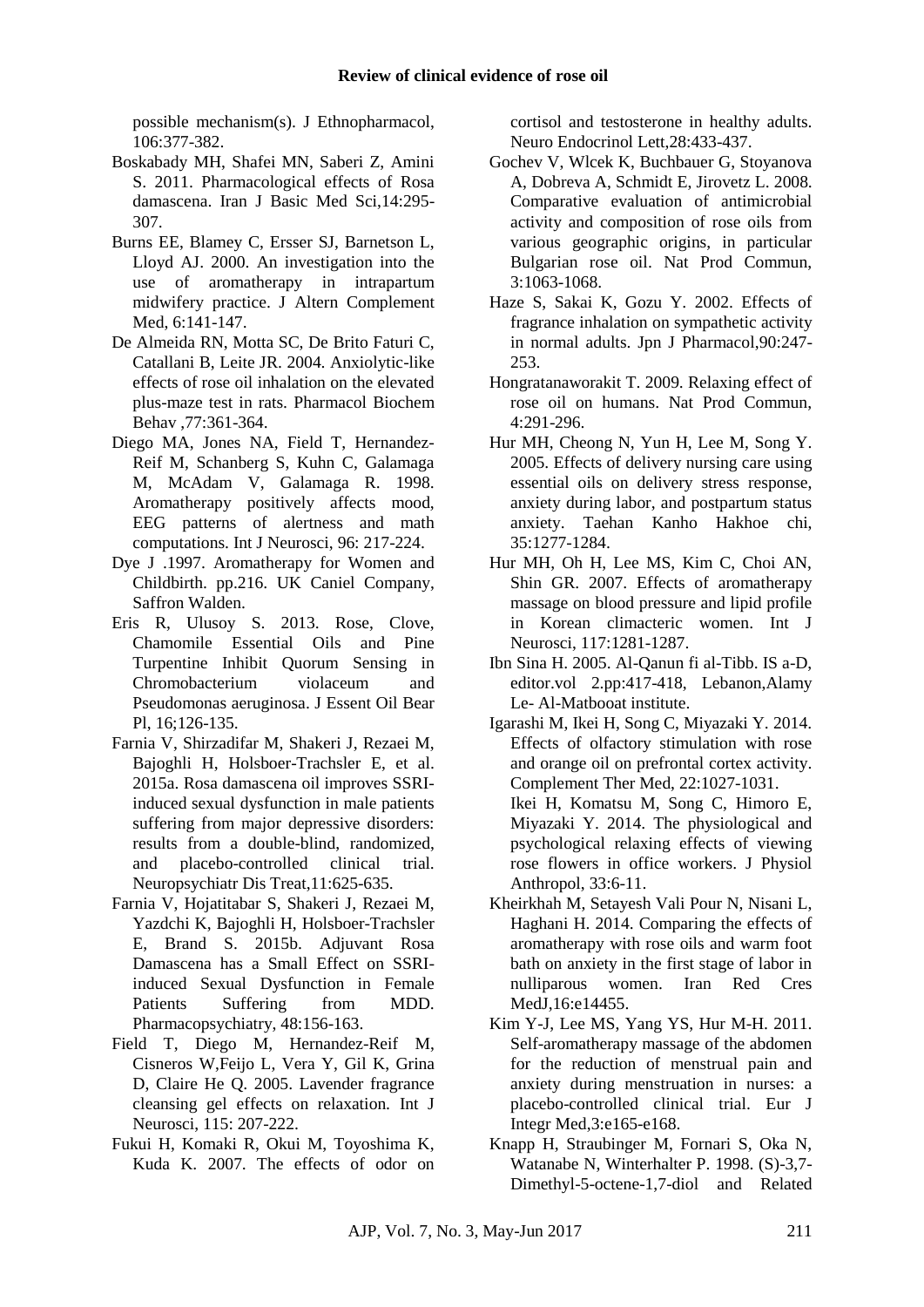Oxygenated Monoterpenoids from Petals of Rosa damascena Mill. J Agric Food Chem,46:1966-1970.

- Köse E, Sarsilmaz M, Taş U, Kavakli A, Türk G, Özlem Dabak D, Sapmaz H, Ögetürk M. 2012. Rose oil inhalation protects against formaldehyde-induced testicular damage in rats. Andrologia, 44:342-348.
- Krussman G. 1981.The Complete Book of Roses. Portland, Oregon: Timber Press.
- Lee J, Park BJ, Tsunetsugu Y, Ohira T, Kagawa T, Miyazaki Y. 2011. Effect of forest bathing on physiological and psychological responses in young Japanese male subjects. Public health, 125:93-100.
- Loghmani-Khouzani H, Sabzi-Fini O, Safari J. 2007. Essential oil composition of Rosa damascena Mill cultivated in central Iran. Scientia Iranica, 14: 316-319.
- Lorig TS, Schwartz GE. 1988. Brain and odor: I. Alteration of human EEG by odor administration. Psychobiology, 16: 281- 284.
- Maleev A, Neshtev G, Stoianov S, Sheikov N. 1972. The ulcer protective and antiinflamatory effect of Bulgarian rose oil. Eksp Med Morfol,11:55-60.
- Marofi M, Sirousfard M, Moeini M, Ghanadi A. 2015. Evaluation of the effect of aromatherapy with Rosa damascena Mill. on postoperative pain intensity in hospitalized children in selected hospitals affiliated to Isfahan University of Medical Sciences in 2013: A randomized clinical trial. Iran J Nurs Midwifery Res, 20:247- 254.
- Marzouk TMF, El-Nemer AMR, Baraka HN. 2013. The effect of aromatherapy abdominal massage on alleviating menstrual pain in nursing students: A prospective randomized cross-over study. Evid Based Complement Alternat Med. Article ID 742421, 6 pages.
- Naziroglu M, Kozlu S, Yorgancigil E, Uguz AC, Karakus K. 2013. Rose oil (from Rosa x damascena Mill.) vapor attenuates depression-induced oxidative toxicity in rat brain. J Nat Med, 67:152-158.
- Park BJ, Tsunetsugu Y, Kasetani T, Hirano H, Kagawa T, Sato M, et al. 2007. Physiological effects of Shinrin-yoku (taking in the atmosphere of the forest)- using salivary cortisol and cerebral activity

as indicators. J Physiol Anthropol, 26:123- 128.

- Ramezani R, Moghimi A, Rakhshandeh H, Ejtehadi H, Kheirabadi M. 2008. The effect of Rosa damascena essential oil on the amygdala electrical kindling seizures in rat. Pak J Biol Sci, 11:746-751.
- Sadeghi Aval Shahr H, Saadat M, Kheirkhah M, Saadat E. 2015. The effect of selfaromatherapy massage of the abdomen on the primary dysmenorrhoea. J Obstet Gynaecol, 35:382-385.
- Sadraei H, Asghari G, Emami, S. 2013. Inhibitory effect of Rosadamascena Mill flower essential oil, geraniol and citronellol on rat ileum contraction. Res Pharm Sci, 8:17-23.
- Schiber A, Mihalev K, Berardini N, Mollov P, Carle R. 2005. Flavonol glycosides from distilled petals of Rosa amascene Mill. Z Naturforsch C, 60:379-384.
- Senol FS, Orhan IE, Kurkcuoglu M, Khan MTH, Altintas A, Sener B, et al. 2013. A mechanistic investigation on anticholinesterase and antioxidant effects of rose (Rosa damascena Mill.).Food Res Int, 53:502-509.
- Shohayeb M, Abdel-Hameed ESS, Bazaid SA, Maghrabi I. 2014. Antibacterial and antifungal activity of Rosa damascena MILL. essential oil, different extracts of rose petals, Global J. of Pharmacol ,8:1-7.
- Tisserand, 1996, Aromatherapy for Women, A Practical Guide toEssential Oils for Health and Beauty, pp.176, Rochester, *Vermont* Vt, USA Healing Arts Press.
- Tsunetsugu Y, Park BJ, Ishii H, Hirano H, Kagawa T, Miyazaki Y. 2007. Physiological effects of Shinrin-yoku (taking in the atmosphere of the forest) in an old-growth broadleaf forest in Yamagata Prefecture, Japan J Physiol Anthropol, 26:135-142.
- Ulusoy S, Boşgelmez-Tinaz G, Seçilmiş-Canbay H. 2009. Tocopherol, carotene, phenolic contents and antibacterial properties of rose essential oil, hydrosol and absolute. Curr Microbiol, 59:554-558.
- Umezu T, Ito H, Nagano K, Yamakoshi M, Oouchi H, Sakaniwa M, Morita M. 2002 Anticonflict effects of rose oil and identification of its active constituents. Life Sci, 72: 91-102